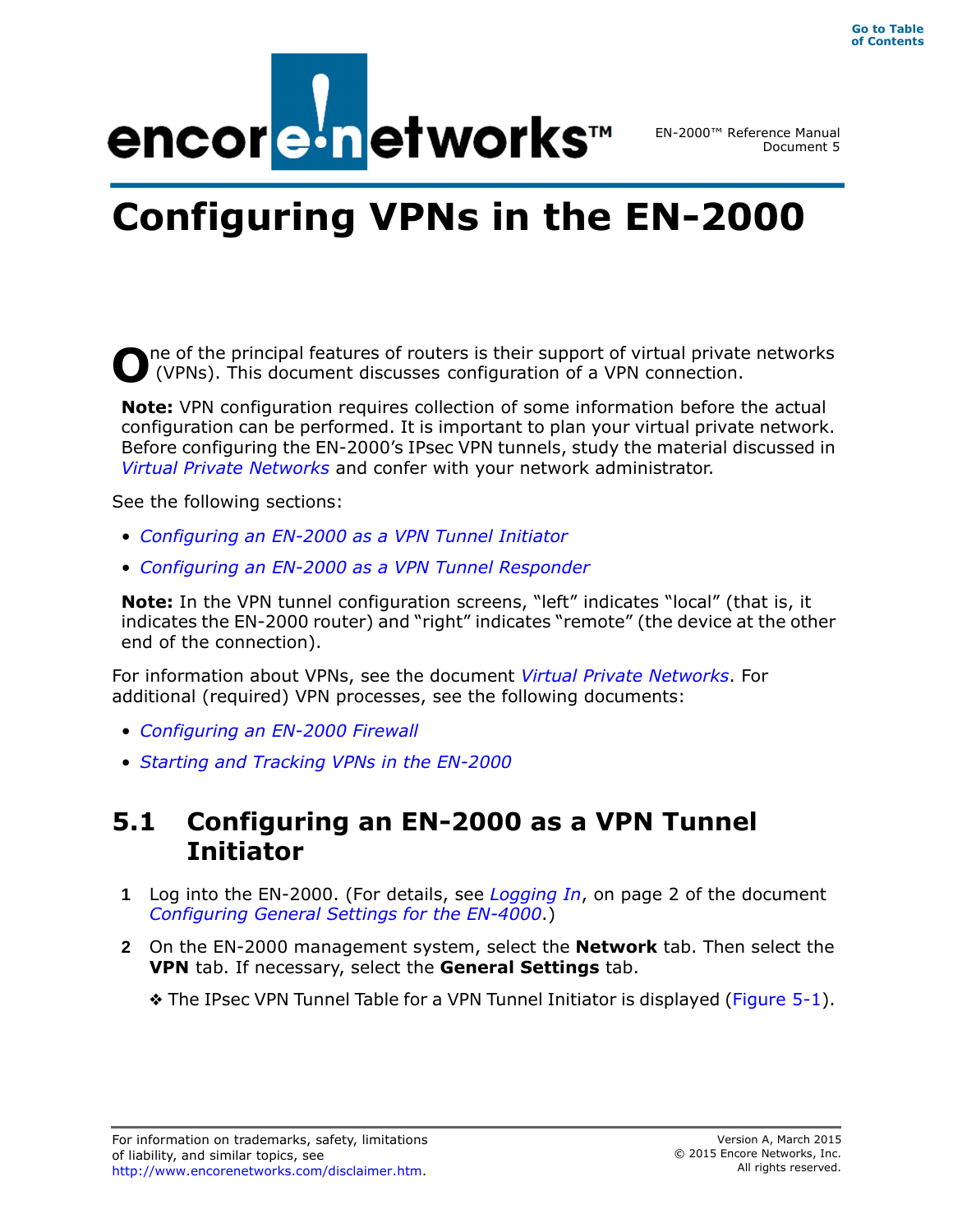Figure 5-1. IPsec VPN Tunnel Table for a VPN Tunnel Initiator

| Status System           | Network Statistics                            | Logout |                           |                     |              |                        |                                                                                                                                                                         |                                                |
|-------------------------|-----------------------------------------------|--------|---------------------------|---------------------|--------------|------------------------|-------------------------------------------------------------------------------------------------------------------------------------------------------------------------|------------------------------------------------|
| Interfaces<br>Firewall  | Load Sharing/Failover<br><b>Static Routes</b> |        | OoS<br><b>Diagnostics</b> | Hostnames           | DHCP and DNS | <b>VPN</b><br>VRRP     | Serial                                                                                                                                                                  |                                                |
| <b>General Settings</b> | Strongswan IPSEC Status Online Help           |        |                           |                     |              |                        |                                                                                                                                                                         |                                                |
|                         |                                               |        |                           |                     |              |                        |                                                                                                                                                                         |                                                |
| <b>IPSEC -- Tunnels</b> |                                               |        |                           |                     |              |                        |                                                                                                                                                                         |                                                |
|                         |                                               |        |                           |                     |              |                        | Internet Protocol Security is a protocol suite for securing Internet Protocol communications by authenticating and encrypting each IP packet of a communication session |                                                |
| <b>IPSec Tunnels</b>    |                                               |        |                           |                     |              |                        |                                                                                                                                                                         |                                                |
| <b>Tunnel Name</b>      | <b>Left Subnet</b>                            | Left   | <b>Right</b>              | <b>Right Subnet</b> | <b>SLE</b>   | <b>Tunnel Up</b>       | <b>Tunnel Down</b>                                                                                                                                                      |                                                |
|                         |                                               |        |                           |                     |              |                        |                                                                                                                                                                         |                                                |
| OSAT1                   | 192.168.101.0/24                              | %any   | 71.16.53.45               | 0.0.0.0/0           | yes          | <b>&amp; Tunnel Up</b> | Tunnel Down                                                                                                                                                             | Edit X Delete                                  |
| * Add IPSEC TUNNEL      |                                               |        |                           |                     |              |                        |                                                                                                                                                                         |                                                |
| <b>IPSEC Defaults</b>   |                                               |        |                           |                     |              |                        |                                                                                                                                                                         |                                                |
| <b>IKE Lifetime</b>     |                                               |        | <b>KeyLife</b>            | <b>Aggressive</b>   |              |                        | <b>Responder</b>                                                                                                                                                        |                                                |
| 72h                     |                                               | 24h    |                           | yes                 |              |                        | no                                                                                                                                                                      | $\triangle$ Edit                               |
| <b>IPSEC Actions</b>    |                                               |        |                           |                     |              |                        |                                                                                                                                                                         |                                                |
| <b>IPSEC Start</b>      |                                               |        | <b>IPSEC Stop</b>         |                     |              | <b>IPSEC Restart</b>   |                                                                                                                                                                         | <b>Modifications &amp;</b><br><b>Additions</b> |
|                         | PSEC Start                                    |        | <b>O</b> IPSEC Stop       |                     |              | <b>PSEC Restart</b>    |                                                                                                                                                                         | Save & Apply                                   |

- **3** On that screen, select the box to **Enable IPsec for this unit**.
- **4** Under the heading **IPsec Tunnels**, do one of the following:
- **a** Select the **Edit** button for an existing IPsec VPN tunnel. (The **Edit** button is near the far right of the tunnel's row.)
- **b** Select the **Add IPsec Tunnel** button. (The button is below the list of **Tunnel Names**.)
	- ❖ In either case, the IPsec Tunnel Configuration Screen for a VPN Tunnel Initiator is displayed (Figure 5-2).

| Cell Signal: - 125dBm<br>encore in etworks<br>Operation Status: Online using WAN |                                                                                                              |                                           |
|----------------------------------------------------------------------------------|--------------------------------------------------------------------------------------------------------------|-------------------------------------------|
| Logout Quickstart<br>Status   System   Network                                   |                                                                                                              |                                           |
| Interfaces Hostnames Static Routes Fallover Firewall Diagnostics OoS VPN         | VRRP                                                                                                         |                                           |
| <b>General Settings IPSEC Status</b>                                             |                                                                                                              |                                           |
| IPSec - Tunnels - (Unnamed Tunnel)                                               |                                                                                                              |                                           |
| Config the Individual IPSec tunnels                                              |                                                                                                              |                                           |
| <b>Tunnel Name</b>                                                               |                                                                                                              |                                           |
| Left Subnet                                                                      | 192.168.1.0/24<br>Local Private Subnet(s)<br>To Reduce to 1 entry, use RESET->SAVE_APPLY and enter new value |                                           |
| Left                                                                             | 1.1.1.2<br>IP of local tunnel endpoint (typically WAN IP. % any for dynamic WANs)                            |                                           |
| Left ID                                                                          | encorenetworks.com<br><b>Cal Local User Name</b>                                                             |                                           |
| Left Firewall                                                                    | <b>NO</b><br>$\overline{\phantom{a}}$<br>Is the local firewall on or off?                                    |                                           |
| Right                                                                            | 1.1.1.2<br>IP of remote tunnel endpoint (typically WAN IP. % any for dynamic WANs)                           |                                           |
| <b>Right Subnet</b>                                                              | 0.0.0.0/0<br>Remote Private Subnet(s)<br>To Reduce to 1 entry, use RESET->SAVE_APPLY and enter new value     |                                           |
| Remote ID                                                                        | encore<br>Remote User Name                                                                                   |                                           |
| IPSec startup operations                                                         | START<br>$\blacksquare$                                                                                      |                                           |
| Pre-Shared Key                                                                   | â.                                                                                                           |                                           |
| <b>Back to Overview</b>                                                          |                                                                                                              | <b>B</b> Reset Save <b>B</b> Save & Apply |

Figure 5-2. IPsec Tunnel Configuration Screen for a VPN Tunnel Initiator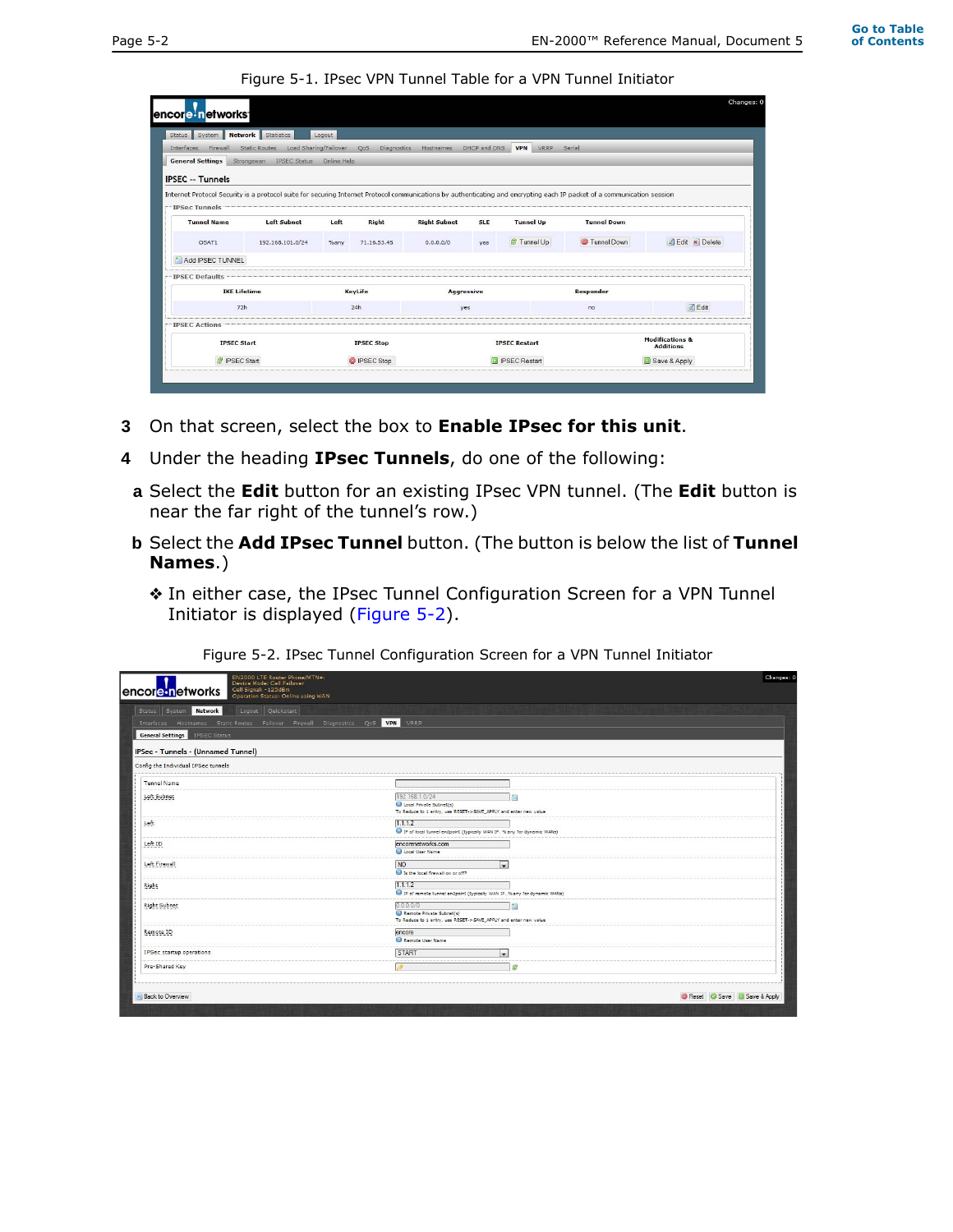**5** Configure the fields on the IPsec Tunnel Configuration Screen for a VPN Tunnel Initiator. Get all values from your network administrator.

Note the following required values for the VPN tunnel initiator:

- Set the **Left** IP address to **%any**.
- Set the **Left Firewall** to **No** (off).
- Set **IPsec Startup Operations** to **Start**.
- Type the **Preshared Key**.

**Note:** Both sides of the VPN tunnel (initiator and responder) must use the same pre-shared key. Get the key from your network administrator.

The following are sample values.

- **Tunnel Name:** Tunnel\_01
- **Left Subnet:** *a.b.c.*0/24 (where *a.b.c* indicates the local private network). **Note:** 24 is the IP prefix; its maximum value is 32.
- **Left ID:** [*a character string*] (representing the local EN-2000) **Note:** The VPN tunnel initiator's Left ID must match the VPN tunnel responder's Right ID. In like manner, the initiator's Right ID must match the responder's Left ID.
- **Right:** *i.j.k.l* (where *i.j.k.l* is the remote router's public IP address)
- **Right Subnet:** *m.n.p.*0/24 (where *m.n.p* indicates the remote private network)
- **Right [Remote] ID:** [*a character string*] (representing the remote EN-2000)
- **6** When you have finished the configuration, select the **Save & Apply** button (at the lower right of the screen).
	- ❖ The configuration is saved, and the IPsec VPN Tunnel Table for a VPN Tunnel Initiator is redisplayed (recall Figure 5-1).
- **7** On the IPsec VPN Tunnel Table for a VPN Tunnel Initiator, under the heading **IPsec Defaults**, select the **Edit** button (at the far right of the section).
	- ❖ The IPsec Defaults Configuration Screen for a VPN Tunnel Initiator is displayed (Figure 5-3).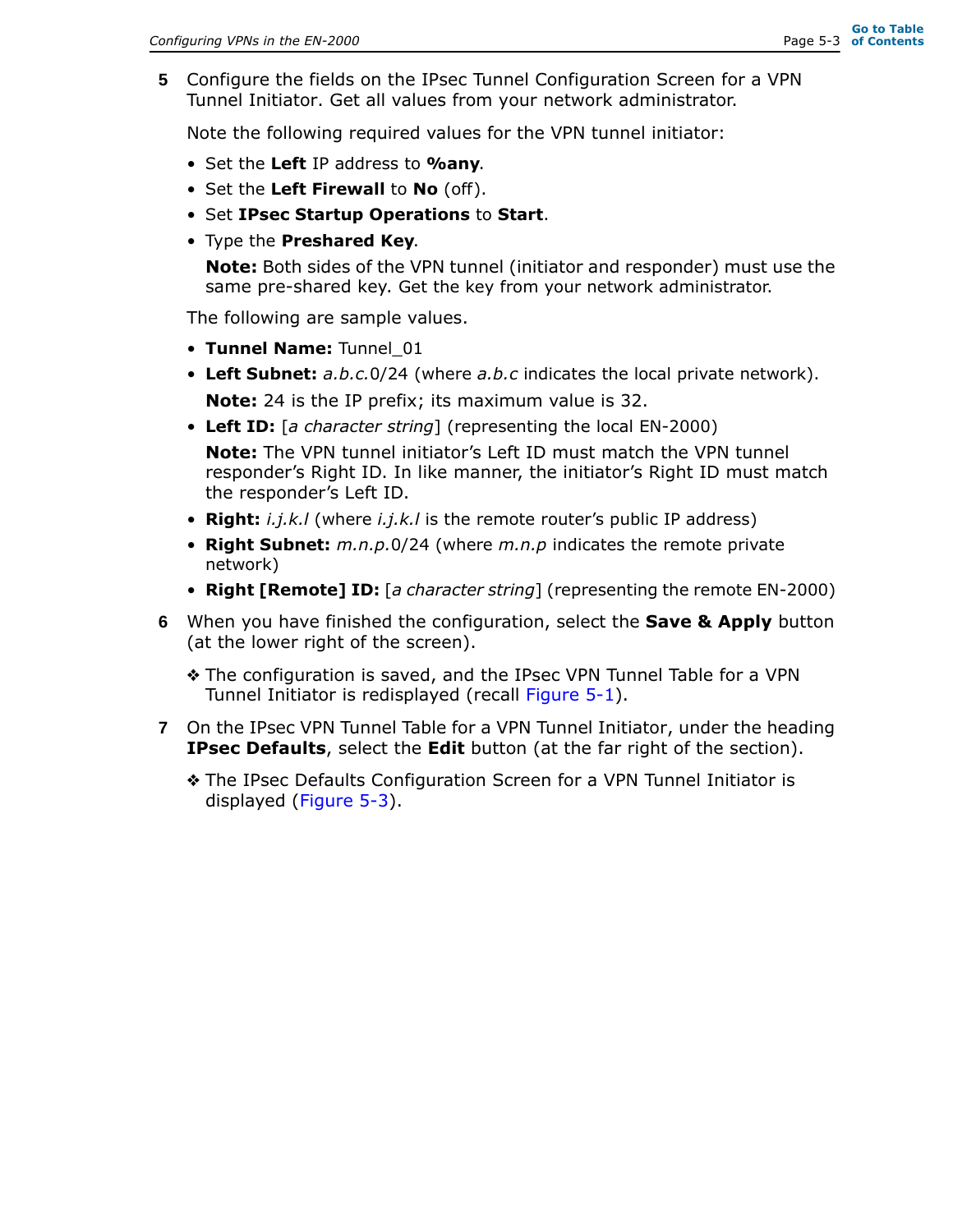| <b>Go to Table</b> |  |
|--------------------|--|
| of Contents        |  |

| Logout   Quickstart<br>Status   System   Network                                                             |                                                               |                          |  |
|--------------------------------------------------------------------------------------------------------------|---------------------------------------------------------------|--------------------------|--|
| Interfaces Hostnames Static-Routes Failover Firewall Diagnostics QoS<br><b>General Settings IPSEC Status</b> | VPN<br>VRRP                                                   |                          |  |
|                                                                                                              |                                                               |                          |  |
| <b>IPSec Defaults</b>                                                                                        |                                                               |                          |  |
| Config the IPSec defaults<br><b>IPsec Default Configuration</b>                                              |                                                               |                          |  |
| <b>Ike Lifetime</b>                                                                                          | 72h                                                           |                          |  |
|                                                                                                              | Time: s=seconds,m=minutes,h=hours                             |                          |  |
| Key Life                                                                                                     | 24h<br>Synonym for lifetime                                   |                          |  |
| <b>ReKey Margin</b>                                                                                          | 1 <sub>h</sub><br>Time: s=seconds,m=minutes,h=hours           |                          |  |
| <b>Keying Tries</b>                                                                                          | $\overline{2}$                                                |                          |  |
| <b>Key Exchange</b>                                                                                          | ikev <sub>2</sub>                                             | $\overline{\phantom{a}}$ |  |
| Auth                                                                                                         | secret                                                        | $\overline{ }$           |  |
| Aggressive Mode                                                                                              | <b>YES</b>                                                    | $\overline{\phantom{a}}$ |  |
| <b>IKE Encryption Protocol</b>                                                                               | <b>AES256</b>                                                 | $\overline{\phantom{a}}$ |  |
| <b>IKE Authencation Protocol</b>                                                                             | MD <sub>5</sub>                                               | $\blacksquare$           |  |
| <b>IKE DH Group</b>                                                                                          | Group <sub>2</sub>                                            | $\blacksquare$           |  |
| <b>ESP Encryption Protocol</b>                                                                               | <b>AES256</b>                                                 | $\blacksquare$           |  |
| <b>ESP Authencation Protocol</b>                                                                             | MD5                                                           | $\bullet$                |  |
| <b>ESP DH Group</b>                                                                                          | Group <sub>2</sub>                                            | $\overline{\phantom{0}}$ |  |
| <b>DPD</b> Action                                                                                            | Restart                                                       | $\overline{\phantom{a}}$ |  |
| <b>DPD Delay</b>                                                                                             | 20s                                                           |                          |  |
|                                                                                                              | Time: s=seconds,m=minutes,h=hours                             |                          |  |
| <b>DPD</b> timeout                                                                                           | 120s<br>Time: s=seconds,m=minutes,h=hours                     |                          |  |
| RE-KEY                                                                                                       | <b>NO</b>                                                     | $\blacksquare$           |  |
| <b>RE-AUTH</b>                                                                                               | <b>NO</b>                                                     | $\overline{\phantom{a}}$ |  |
| Responder                                                                                                    | <b>NO</b><br>Value will be placed in the Strongswan.conf file | $\overline{\phantom{a}}$ |  |
| Pass Conn type                                                                                               | Pass                                                          | ▾                        |  |
| Pass Conn Left Subnet                                                                                        | 192.168.1.0/24<br>Local Private Subnet(s)                     | n                        |  |
| Pass Conn Right Subnet                                                                                       | 192.168.1.0/24<br>Remote Private Subnet(s)                    | $\overline{\phantom{a}}$ |  |
| Pass Conn Auth                                                                                               | Never                                                         | $\overline{\phantom{a}}$ |  |
| Pass Conn Startup operations                                                                                 | <b>ROUTE</b>                                                  | $\blacksquare$           |  |
| <b>Back to Overview</b>                                                                                      |                                                               | Reset Save Bave & Apply  |  |

Figure 5-3. IPsec Defaults Configuration Screen for a VPN Tunnel Initiator

**8** Configure the fields on the IPsec Defaults Configuration Screen for a VPN Tunnel Initiator. Get all values from your network administrator.

Note the following required values for the VPN tunnel initiator:

- Set **Responder** to **No**. (This EN-2000 is the tunnel initiator.)
- Set **Pass Conn Type** to **Pass** (passthrough).

**Note:** When you select **Pass**, additional fields are displayed.

- Set **Pass Conn Auth** to **Never**.
- Set **Pass Conn Startup Operations** to **Start**.

The following are sample values.

- Phase 1:
	- ◆ **IKE Lifetime:** 72h [72 hours]
	- ◆ **Key Life:** 8h [8 hours]
	- ◆ **ReKey Margin:** 0h [0 hours; thus no kilobytes rekeying]
	- ◆ **Keying Tries:** 2 [the default value]
	- ◆ **Key Exchange:** IKEv1
	- ◆ **Auth** [Authentication]: secret
	- ◆ **Aggressive Mode:** No ("No" indicates use of main mode.)
	- ◆ **IKE Encryption Protocol:** 3DES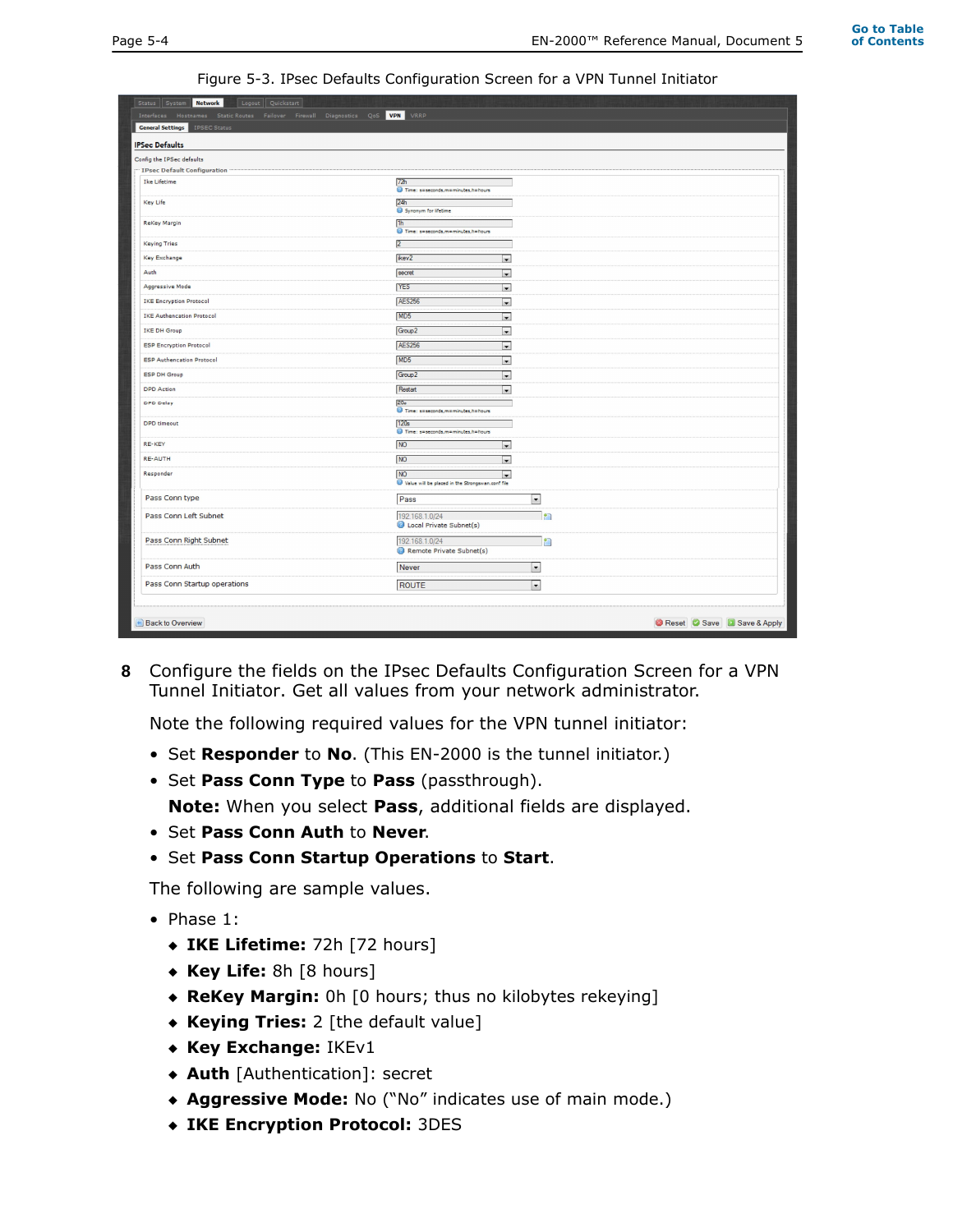- ◆ **IKE Authentication Protocol:** SHA1
- ◆ **IKE DH** [Diffie–Hellman] **Group:** Group2
- Phase 2 (uses perfect forward secrecy):
	- ◆ **ESP Encryption Protocol:** 3DES
	- ◆ **ESP Authentication Protocol:** SHA1
	- ◆ **ESP DH** [Diffie–Hellman] **Group:** Group2
	- ◆ **DPD** [Dead Peer Detection] **Action:** Restart
	- ◆ **DPD** [Dead Peer Detection] **Delay:** 20s [seconds]
	- ◆ **DPD** [Dead Peer Detection] **Timeout:** 120s [seconds]
	- ◆ **Re-Key:** No
	- ◆ **Re-Auth:** No
	- ◆ **Pass Conn Left Subnet:** The local LAN subnet
	- ◆ **Pass Conn Right Subnet:** The local LAN subnet

**Note:** The Pass Conn Left Subnet and the Pass Conn Right Subnet must be identical.

- **9** When you have finished the configuration, select the **Save & Apply** button (at the lower right of the screen).
	- ❖ The configuration is saved, and the IPsec VPN Tunnel Table for a VPN Tunnel Initiator is redisplayed (recall Figure 5-1).
- **10** On the IPsec VPN Tunnel Table for a VPN Tunnel Initiator, select the **Save & Apply** button (at the lower right of the screen).

❖ The EN-2000 has been configured as an IPsec VPN tunnel initiator.

## **5.2 Configuring an EN-2000 as a VPN Tunnel Responder**

- **1** Log into the EN-2000. (For details, see *Logging In*, on page 2 of the document *Configuring General Settings for the EN-4000*.)
- **2** On the EN-2000 management system, select the **Network** tab. Then select the **VPN** tab. If necessary, select the **General Settings** tab.
	- ❖ The IPsec VPN Tunnel Table for a VPN Tunnel Responder is displayed (Figure 5-4).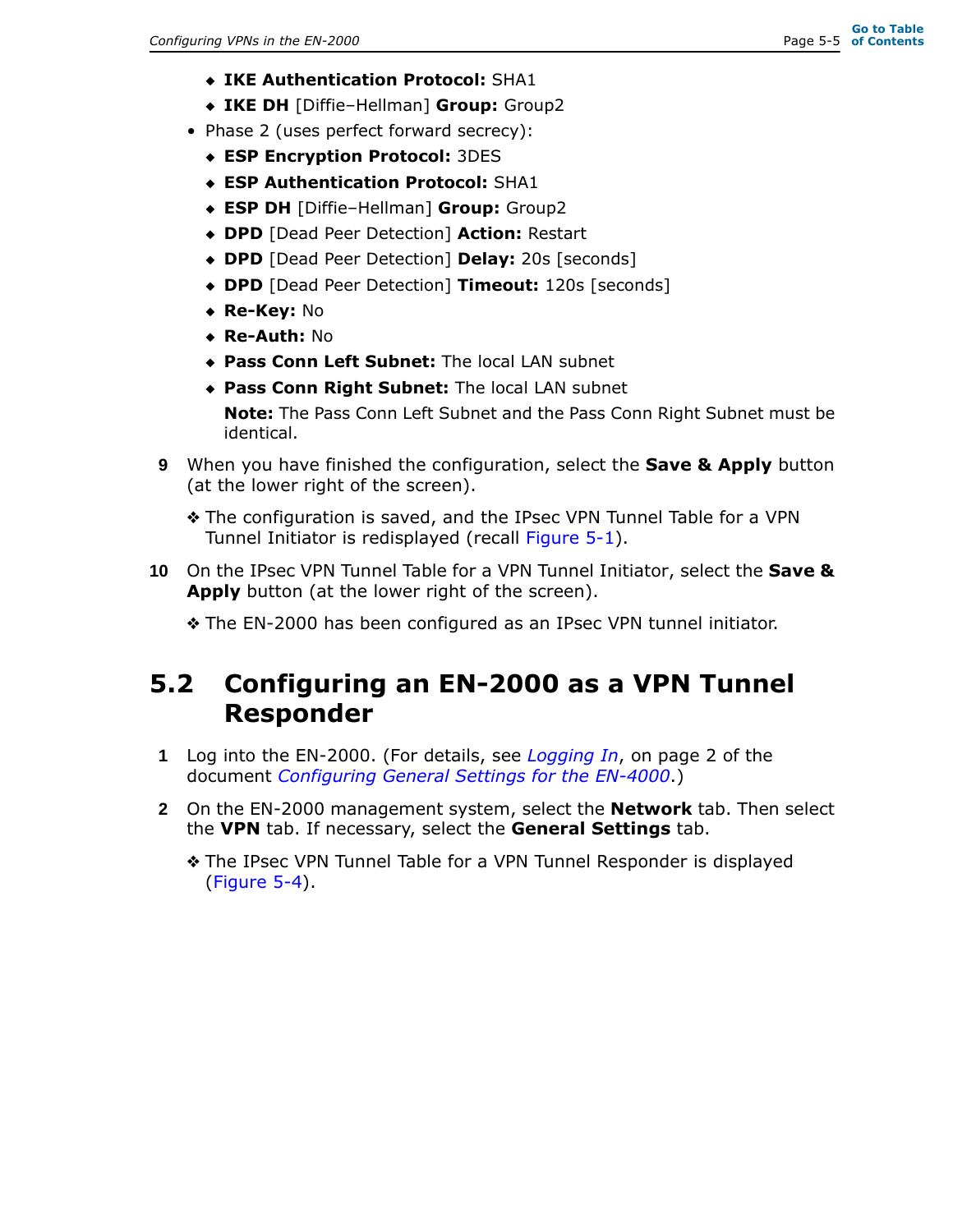Figure 5-4. IPsec VPN Tunnel Table for a VPN Tunnel Responder

|                                                                                                                        | encore inetworks |                   | Device Node: Cell Fallwer<br>Cell Signal: -Nodern<br>Operation Status: Online uning WAN |                      |                         |                                                                                                                                                                         |                       |
|------------------------------------------------------------------------------------------------------------------------|------------------|-------------------|-----------------------------------------------------------------------------------------|----------------------|-------------------------|-------------------------------------------------------------------------------------------------------------------------------------------------------------------------|-----------------------|
| Status   System<br>Network                                                                                             | Legan Dumbler    |                   |                                                                                         |                      |                         |                                                                                                                                                                         |                       |
| Interfaces Hightenes Static Factor Fallent: Frewall Disgreetie Cult VPN VIAP<br>General Settings <b>Bank Highlight</b> |                  |                   |                                                                                         |                      |                         |                                                                                                                                                                         |                       |
|                                                                                                                        |                  |                   |                                                                                         |                      |                         |                                                                                                                                                                         |                       |
| <b>IPSEC -- Tunnels</b>                                                                                                |                  |                   |                                                                                         |                      |                         |                                                                                                                                                                         |                       |
| <b>IPSec Tunnels</b>                                                                                                   |                  |                   |                                                                                         |                      |                         | Internet Protocol Security is a protocol suite for securing Internet Protocol communications by authenticating and encrypting each IP packet of a communication session |                       |
| <b>Tunnel Name</b>                                                                                                     | Left Subnet      | Left              | Right                                                                                   | <b>Right Subnet</b>  | Tarsmel Up              | <b>Tunnel Down</b>                                                                                                                                                      |                       |
| TESTI                                                                                                                  | 192.168.10.0/24  | Netta             | 108.249.107.17                                                                          | 193.168.1.0/24       | <sup>27</sup> Tunnel Up | <b>O</b> Tunnel Doam                                                                                                                                                    | <b>ZEdit KJDelete</b> |
| <b>BAN IPSEC TUNNEL</b>                                                                                                |                  |                   |                                                                                         |                      |                         |                                                                                                                                                                         |                       |
| IPSEC Defaults                                                                                                         |                  |                   |                                                                                         |                      |                         |                                                                                                                                                                         |                       |
| <b>IKE Lifetime</b>                                                                                                    |                  |                   | <b>KeyLife</b>                                                                          | <b>Aggressive</b>    |                         | Responder                                                                                                                                                               |                       |
| 72h                                                                                                                    |                  |                   | 146                                                                                     | yes.                 |                         | m                                                                                                                                                                       | ZEdt                  |
| <b>IPSEC Actions</b>                                                                                                   |                  |                   |                                                                                         |                      |                         |                                                                                                                                                                         |                       |
| <b>IPSEC Start</b>                                                                                                     |                  | <b>IPSEC Stop</b> |                                                                                         | <b>IPSEC Restart</b> |                         | <b>Modifications &amp;</b><br><b>Additions</b>                                                                                                                          |                       |
| IPSEC Start                                                                                                            |                  | @ IPSEC Stop      |                                                                                         | <b>UPSEC Restart</b> |                         | Save & Apply                                                                                                                                                            |                       |

- **3** On that screen, select the box to **Enable IPsec for this unit**.
- **4** Under the heading **IPsec Tunnels**, do one of the following:
- **a** Select the **Edit** button for an existing IPsec VPN tunnel. (The **Edit** button is near the far right of the tunnel's row.)
- **b** Select the **Add IPsec Tunnel** button. (The button is below the list of **Tunnel Names**.)
	- ❖ In either case, the IPsec Tunnel Configuration Screen for a VPN Tunnel Responder is displayed (Figure 5-5).

Figure 5-5. IPsec Tunnel Configuration Screen for a VPN Tunnel Responder

| <b>Network</b> Statistics<br>Status<br>System<br>Logout        |                                                                                                               |
|----------------------------------------------------------------|---------------------------------------------------------------------------------------------------------------|
| Interfaces<br>Wifi<br>Firewall                                 | Static Routes Load Sharing/Failover Diagnostics<br>QoS Hostnames DHCP and DNS<br><b>VPN</b><br>VRRP<br>Serial |
| <b>General Settings</b><br>Strongswan IPSEC Status Online Help |                                                                                                               |
| <b>IPSEC - Tunnels - OTA</b>                                   |                                                                                                               |
| Config the Individual IPSec tunnels                            |                                                                                                               |
|                                                                |                                                                                                               |
| <b>Tunnel Name</b>                                             | <b>OTA</b>                                                                                                    |
| Left Subnet                                                    | 0.0.0.0/0                                                                                                     |
|                                                                | Local Private Subnet(s)                                                                                       |
| Left                                                           | 71.16.53.45                                                                                                   |
|                                                                | IP of local tunnel endpoint (typically WAN IP. %any for dynamic WANs)                                         |
| Left ID                                                        | encore B                                                                                                      |
|                                                                | Local User Name                                                                                               |
| Left Firewall                                                  | <b>YES</b><br>$\overline{\phantom{a}}$<br>is the local firewall on or off?                                    |
|                                                                |                                                                                                               |
| Right                                                          | %anv<br>IP of remote tunnel endpoint (typically WAN IP. %any for dynamic WANs)                                |
| <b>SLE</b>                                                     | yes                                                                                                           |
|                                                                |                                                                                                               |
| <b>Right Subnet</b>                                            | 192.168.101.0/24<br>Remote Private Subnet(s)                                                                  |
|                                                                | To Reduce to 1 entry, use RESET->SAVE_APPLY and enter new value                                               |
| Remote ID                                                      | encore A                                                                                                      |
|                                                                | Remote User Name                                                                                              |
| IPSec startup operations                                       | <b>ROUTE</b><br>$\overline{\phantom{a}}$                                                                      |
| Pre-Shared Key                                                 | 윊<br>                                                                                                         |
|                                                                |                                                                                                               |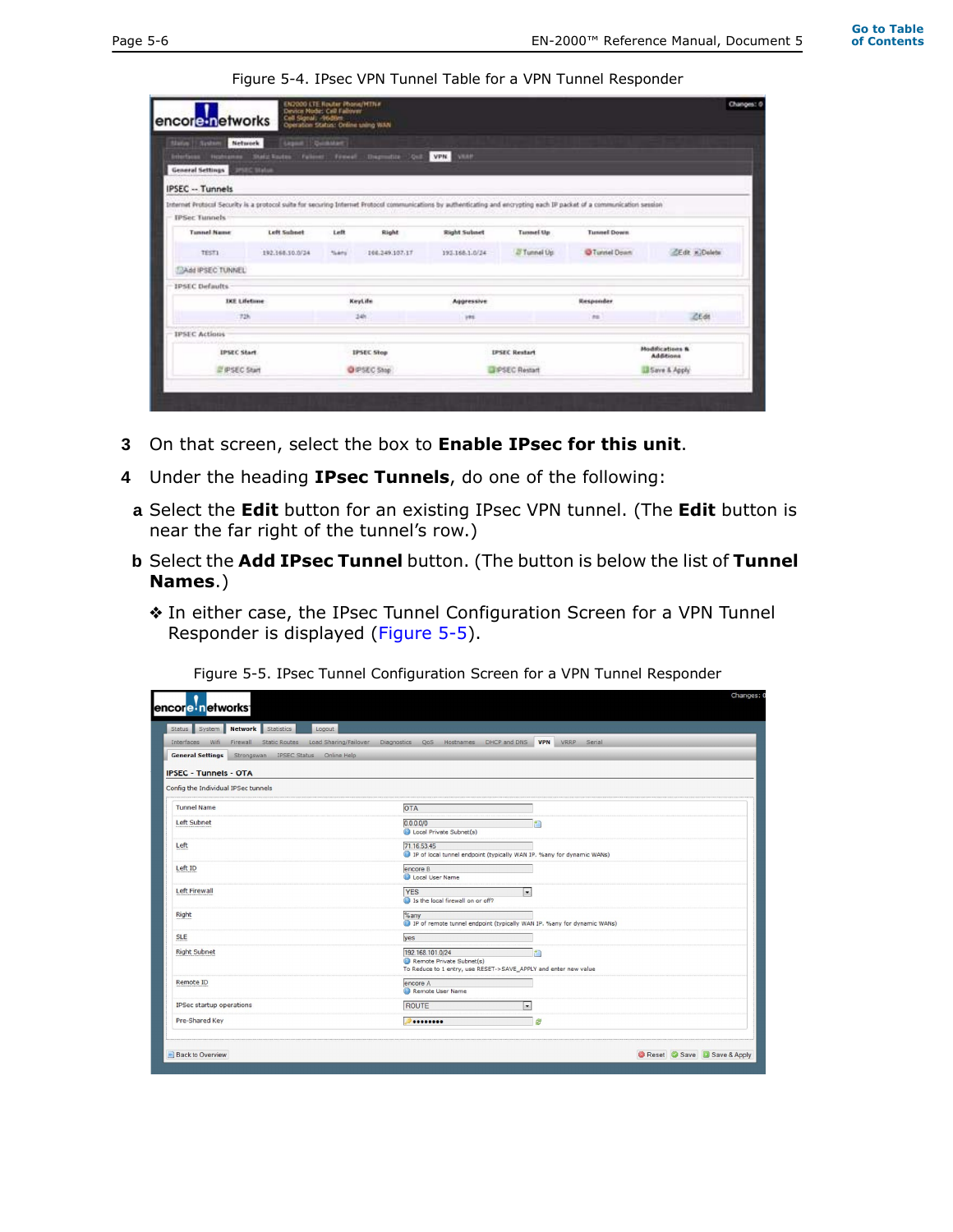**5** Configure the fields on the IPsec Tunnel Configuration Screen for a VPN Tunnel Responder. Get all values from your network administrator.

Note the following required values for the VPN tunnel responder:

- Set the **Left Subnet** to **0.0.0.0**.
- Set the **Left** IP address to this EN-2000's WAN IP address.

**Note:** The VPN tunnel responder's WAN interface must use a static IP address so that it is accessible to the initiator.

- Set the **Left Firewall** to **Yes** (on).
- Set the **Right** IP address to **%any**.
- Set the **Right Subnet** to the subnet of the initiator EN-2000.
- Set **IPsec Startup Operations** to **Route**.
- Type the **Preshared Key**.

**Note:** Both sides of the VPN tunnel (initiator and responder) must use the same pre-shared key. Get the key from your network administrator.

The following are sample values.

- **Tunnel Name:** Tunnel\_01
- **Left ID:** [*a character string*] (representing the local EN-2000)

**Note:** The VPN tunnel initiator's Left ID must match the VPN tunnel responder's Right ID. In like manner, the initiator's Right ID must match the responder's Left ID.

• **Right [Remote] ID:** [*a character string*] (representing the remote EN-2000)

Do not use this sample pre-shared key; is it merely an example. For purposes of demonstration, the sample pre-shared key includes the lowercase letter "l" (ell); do not mistake it for the number "1" (one).

**6** When you have finished the configuration, select the **Save & Apply** button (at the lower right of the screen).

❖ The configuration is saved, and the IPsec VPN Tunnel Table for a VPN Tunnel Responder is redisplayed (recall Figure 5-4).

- **7** On the IPsec VPN Tunnel Table for a VPN Tunnel Responder, under the heading **IPsec Defaults**, select the **Edit** button (at the far right of the section).
	- ❖ The IPsec Defaults Configuration Screen for a VPN Tunnel Responder is displayed (Figure 5-6).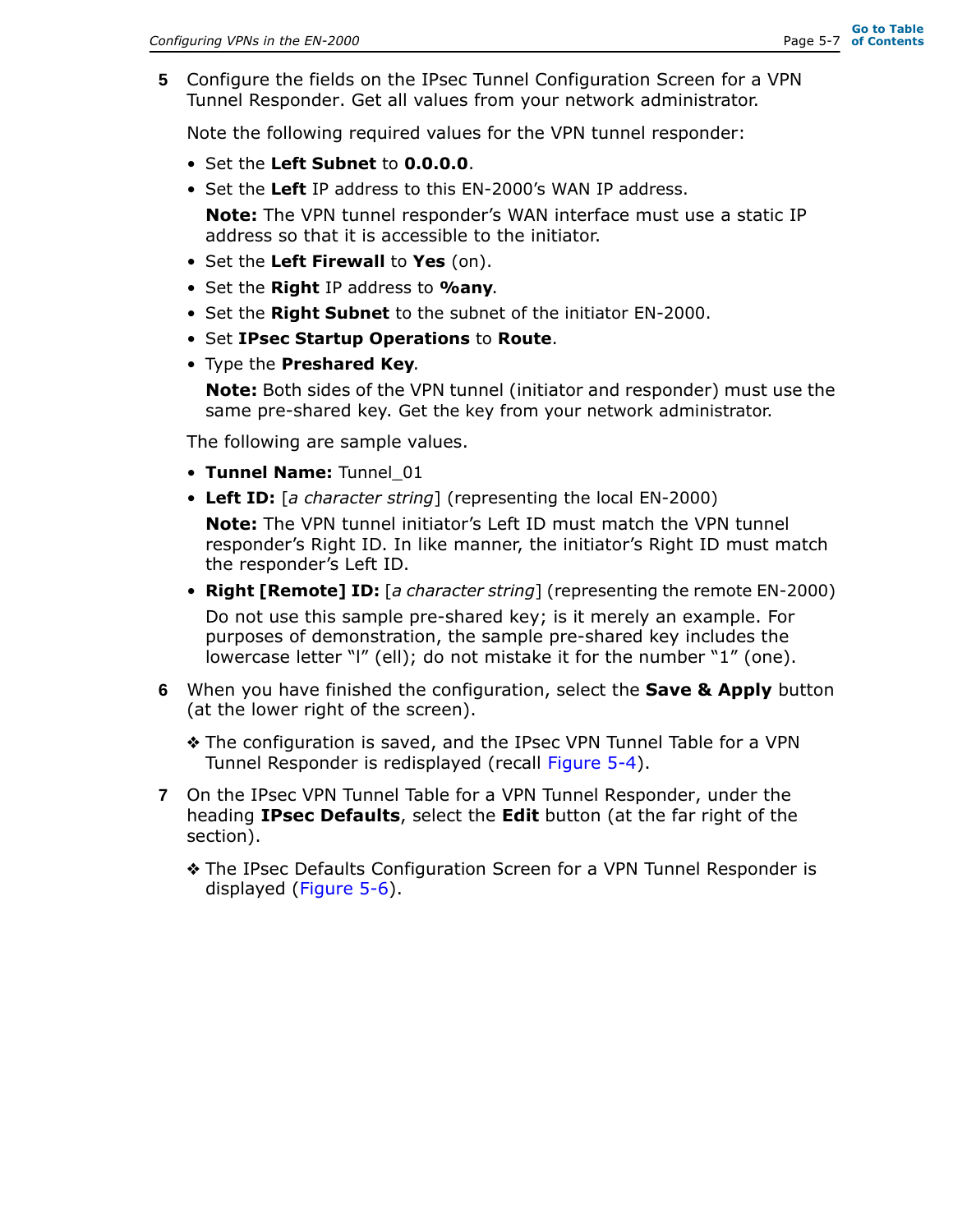| <b>IPSec Defaults</b><br>Config the IPSec defaults |                                                                    |                          |  |
|----------------------------------------------------|--------------------------------------------------------------------|--------------------------|--|
| <b>IPsec Default Configuration</b>                 |                                                                    |                          |  |
| <b>Ike Lifetime</b>                                | 72h<br>Time: s=seconds,m=minutes,h=hours                           |                          |  |
| Key Life                                           | 24h<br>Synonym for lifetime                                        |                          |  |
| <b>ReKey Margin</b>                                | 1 <sub>h</sub><br>Time: s=seconds,m=minutes,h=hours                |                          |  |
| <b>Keying Tries</b>                                | $\overline{2}$                                                     |                          |  |
| Key Exchange                                       | ikev <sub>2</sub>                                                  | $\overline{\phantom{a}}$ |  |
| Auth                                               | secret                                                             | $\overline{\phantom{a}}$ |  |
| Aggressive Mode                                    | <b>YES</b>                                                         | $\overline{\phantom{a}}$ |  |
| <b>IKE Encryption Protocol</b>                     | <b>AES256</b>                                                      | $\overline{\phantom{a}}$ |  |
| <b>IKE Authencation Protocol</b>                   | MD <sub>5</sub>                                                    | $\blacksquare$           |  |
| <b>IKE DH Group</b>                                | Group <sub>2</sub>                                                 | $\overline{\phantom{0}}$ |  |
| <b>ESP Encryption Protocol</b>                     | <b>AES256</b>                                                      | $\overline{ }$           |  |
| <b>ESP Authencation Protocol</b>                   | MD <sub>5</sub>                                                    | $\blacksquare$           |  |
| <b>ESP DH Group</b>                                | Group <sub>2</sub>                                                 | $\blacksquare$           |  |
| <b>DPD</b> Action                                  | Restart                                                            | $\overline{\phantom{0}}$ |  |
| <b>DPD Delay</b>                                   | 20s<br>Time: s=seconds,m=minutes,h=hours                           |                          |  |
| <b>DPD</b> timeout                                 | 120s<br>Time: s=seconds,m=minutes,h=hours                          |                          |  |
| RE-KEY                                             | N <sub>O</sub>                                                     | $\overline{\phantom{0}}$ |  |
| <b>RE-AUTH</b>                                     | <b>NO</b>                                                          | $\overline{\phantom{0}}$ |  |
| Responder                                          | N <sub>O</sub><br>Value will be placed in the Strongswan.conf file | $\overline{\phantom{0}}$ |  |
| Pass Conn type                                     | Pass                                                               | $\vert \mathbf{r} \vert$ |  |
| Pass Conn Left Subnet                              | 192.168.1.0/24<br>Local Private Subnet(s)                          | ħ                        |  |
| Pass Conn Right Subnet                             | 192.168.1.0/24<br>Remote Private Subnet(s)                         | ħ                        |  |
| Pass Conn Auth                                     | Never                                                              | $\vert$ $\vert$          |  |
| Pass Conn Startup operations                       | <b>ROUTE</b>                                                       | ◾                        |  |

Figure 5-6. IPsec Defaults Configuration Screen for a VPN Tunnel Responder

**8** Configure the fields on the IPsec Defaults Configuration Screen for a VPN Tunnel Responder. Get all values from your network administrator.

Note the following required values for the VPN tunnel responder:

- Set **Responder** to **Yes**.
- Set **Pass Conn** to **Pass** (passthrough).

**Note:** When you select **Pass**, additional fields are displayed.

- Set **Pass Conn Auth** to **Never**.
- Set **Pass Conn Startup Operations** to **Route**.

The following are sample values.

- Phase 1:
	- ◆ **IKE Lifetime:** 72h [72 hours]
	- ◆ **Key Life:** 8h [8 hours]
	- ◆ **ReKey Margin:** 0h [0 hours; thus no kilobytes rekeying]
	- ◆ **Keying Tries:** 2 [the default value]
	- ◆ **Key Exchange:** IKEv1
	- ◆ **Auth** [Authentication]: secret
	- ◆ **Aggressive Mode:** No ("No" indicates use of main mode.)
	- ◆ **IKE Encryption Protocol:** 3DES